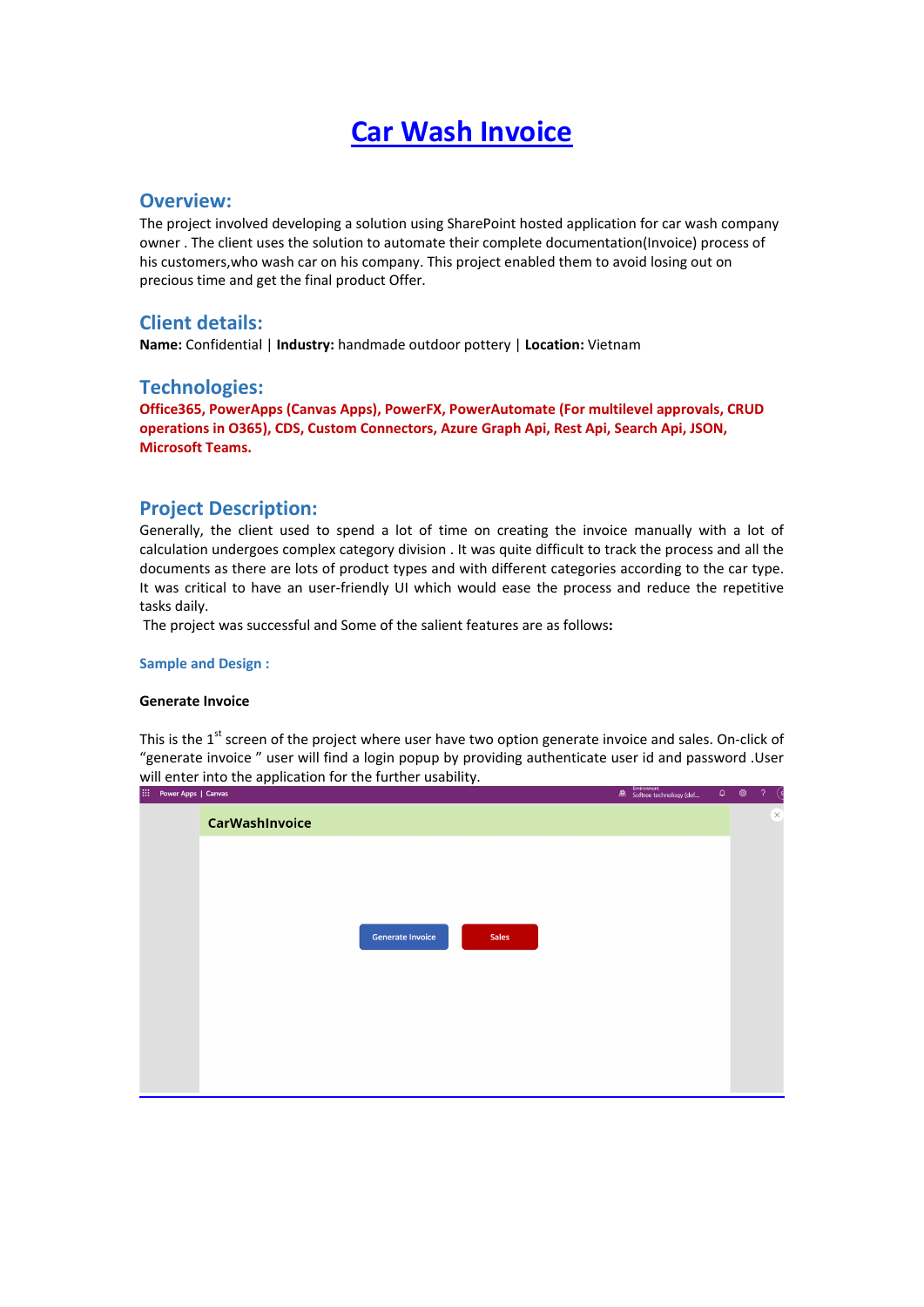| 曲<br>Power Apps   Canvas |                       |                                               | Environment<br>Softree technology (def | $\Omega$ | ⊛ | ?        |
|--------------------------|-----------------------|-----------------------------------------------|----------------------------------------|----------|---|----------|
|                          | <b>CarWashInvoice</b> |                                               |                                        |          |   | $\times$ |
|                          |                       |                                               |                                        |          |   |          |
|                          |                       |                                               |                                        |          |   |          |
|                          | Generate Invoice      | Color                                         |                                        |          |   |          |
|                          |                       | <b>Please Login</b>                           |                                        |          |   |          |
|                          |                       | <b>Select User:</b><br>User 1<br>$\checkmark$ |                                        |          |   |          |
|                          |                       | <b>Enter PIN:</b><br>Enter PIN                |                                        |          |   |          |
|                          |                       | Log In<br>Close                               |                                        |          |   |          |
|                          |                       |                                               |                                        |          |   |          |

#### **User Input/choices :**

After successfully completion of login user will navigate to this page, where user will provider their details like name, mobile number, email and will choose which invoice they want by choosing from the drop-down such as : engine, body or something else as per their requirement .This interface is so user friendly that as per their chosen categories it will autocratically generate the respective invoice.

| 曲<br>Power Apps   Canvas |                    |                        |                          |                       | Environment<br><b>A</b> Softree technology (def | $\begin{picture}(20,20) \put(0,0){\line(1,0){10}} \put(15,0){\line(1,0){10}} \put(15,0){\line(1,0){10}} \put(15,0){\line(1,0){10}} \put(15,0){\line(1,0){10}} \put(15,0){\line(1,0){10}} \put(15,0){\line(1,0){10}} \put(15,0){\line(1,0){10}} \put(15,0){\line(1,0){10}} \put(15,0){\line(1,0){10}} \put(15,0){\line(1,0){10}} \put(15,0){\line(1$ | $\sqrt{2}$<br>$\left( s \right)$ |
|--------------------------|--------------------|------------------------|--------------------------|-----------------------|-------------------------------------------------|-----------------------------------------------------------------------------------------------------------------------------------------------------------------------------------------------------------------------------------------------------------------------------------------------------------------------------------------------------|----------------------------------|
|                          | User1              | <b>Saved Invoice</b>   | <b>Create Group/Item</b> | <b>Manage Profile</b> | Log Out                                         |                                                                                                                                                                                                                                                                                                                                                     | $\overline{\mathbf{x}}$          |
|                          | <b>Mobile No.:</b> |                        |                          |                       |                                                 |                                                                                                                                                                                                                                                                                                                                                     |                                  |
|                          | Mobile No:         |                        |                          | <b>Body</b>           | $\checkmark$                                    |                                                                                                                                                                                                                                                                                                                                                     |                                  |
|                          | Email:             |                        |                          | <b>Engine</b>         | $\checkmark$                                    |                                                                                                                                                                                                                                                                                                                                                     |                                  |
|                          | Email:             |                        |                          | Group 1               | $\checkmark$                                    |                                                                                                                                                                                                                                                                                                                                                     |                                  |
|                          | Name:              |                        |                          | Group 2               | $\checkmark$                                    |                                                                                                                                                                                                                                                                                                                                                     |                                  |
|                          | Name:              |                        |                          |                       |                                                 |                                                                                                                                                                                                                                                                                                                                                     |                                  |
|                          | Quantity           | <b>InVoice</b><br>Item | Cost                     |                       |                                                 |                                                                                                                                                                                                                                                                                                                                                     |                                  |

#### **Saved Invoice:**

As from the user input screen whatever the data user saved as their invoice, elaborately they can found in this screen . If they found any modification needed to their invoice they can edit the invoice or completely delete the invoice in this screen.